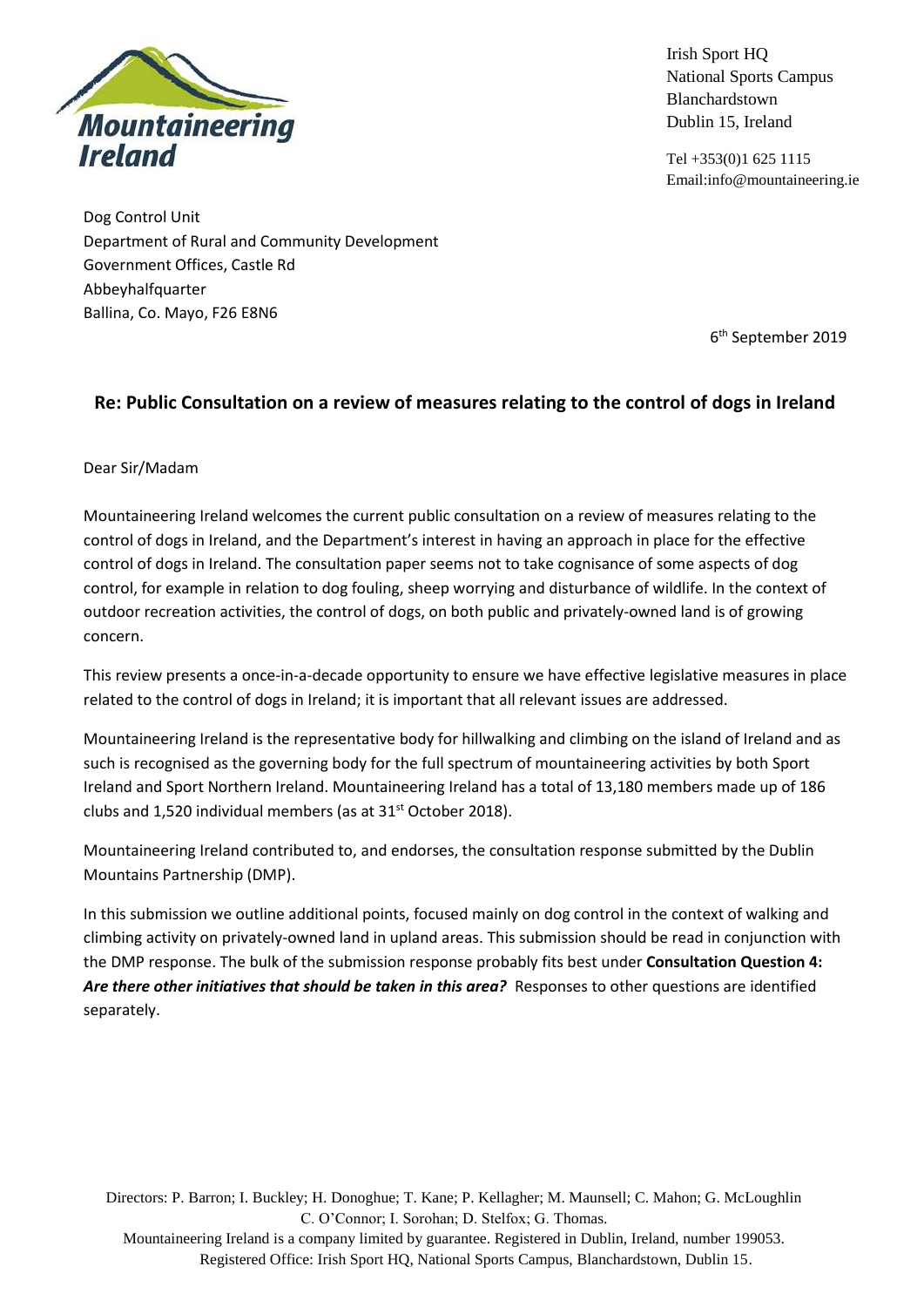

## **Current situation**

Mountaineering Ireland's position in relation to dog control is that dogs in the countryside should be kept on a lead, and that dogs should only be taken onto hill land with the landowner's permission to do so.

This position is influenced by our desire to maintain the goodwill of landowners who we depend upon for access for our activities (whilst there is a tradition of private landowners allowing access for recreational activity, there is no legal right of access to land in Ireland). It is also protect wildlife and to help maintain a healthy upland environment.

Despite signage in various places and regular messaging by Mountaineering Ireland and others, a minority of people continue to take dogs onto hills and other rough grazing land, and in some cases clearly do not have their dogs under effective control. This causes concerns for landowners, especially where livestock are present, it discourages landowners from allowing people onto their land and presents a threat to continued access.

Signage and other messages to prevent people taking dogs on hill land are not working, with the exception perhaps of the MacGillycuddy Reeks where there has been a concerted effort involving large signs, media activity and at certain times people on the ground speaking with visitors. Poor behaviour by a minority is restricting the freedom of responsible people and causing inconvenience, and in certain cases, loss for farmers.

The extent to which uncontrolled dogs are responsible for the disturbance of wildlife is largely unknown, however at the Bull Island in Dublin the fact that hares are no longer breeding has been found to be related to the presence of dogs, and each summer BirdWatch Ireland actively manages a number of sites to prevent predation of tern nests by dogs.

Numbers participating in walking and other outdoor recreation activities in Ireland are increasing. The majority of people engaged in these activities are not part of a club or any organised body. Communicating with such a fragmented audience is difficult.

### **How this review could improve the situation (mainly in response to Question 4)**

It is Mountaineering Ireland's position that this consultation presents an opportunity to focus on developing **a culture of responsible dog ownership in Ireland, supported by appropriate legislation**.

Mountaineering Ireland supports the DMP's call to **consolidate, or at least connect, all relevant legislation**, so as to make implementation easier and more effective.

As proposed in the DMP submission, legislation should be enabling and should allow for the appointment of **authorised officers** to allow public land managers (e.g. Gardaí, NPWS, Coillte, local authorities) to more effectively address poor dog control.

The dog licence database and the registration of micro-chips should be combined. Authorised officers should be issued with small **hand-held chip-readers** so they can check if a dog is licensed and micro-chipped, and if it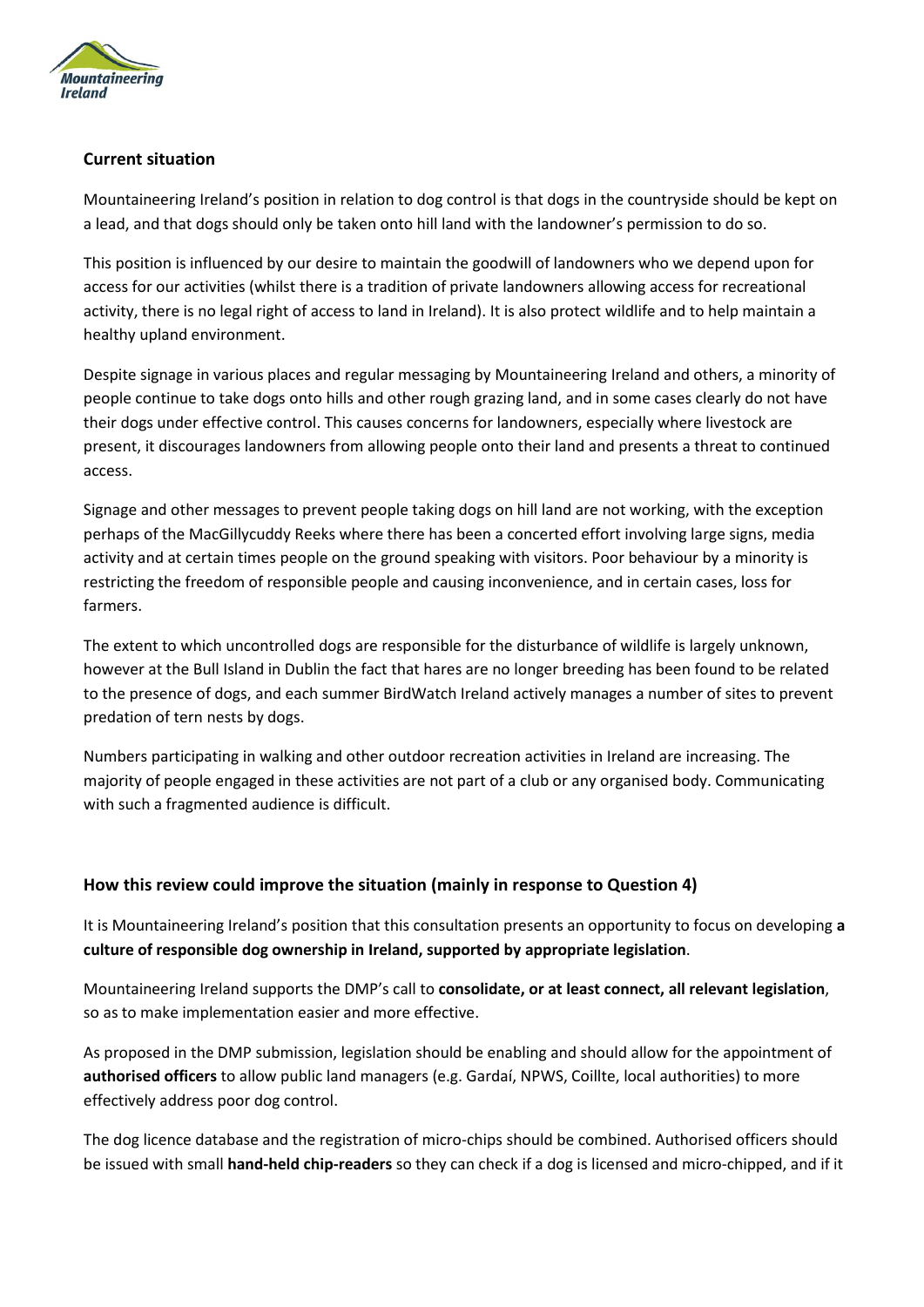

is isn't, or if the dog is not under effective control, they should be empowered to issue **on-the-spot fines.** Failure to keep one's dog under effective control should have **consequences**; currently the only consequence would appear to be greater restriction on the freedom of responsible dog owners.

Increased purchase of **dog licences** has the potential to generate revenue to assist in efforts to achieve more effective dog control.

There is an overarching need to build acceptance that **owning a dog is a responsibility**. Building awareness and understanding of the **potential impacts** of dogs on people, farm animals, wildlife, is part of this.

In relation to the **worrying of livestock** by dogs, the legislation should make clear what constitutes 'worrying'; this in turn then needs to be communicated to the public. It should be noted that farmers involved with the Wicklow Uplands Council have acknowledged that sheep worrying is more often due to local dogs, rather than those brought by recreational visitors to the Wicklow uplands.

Clear information is also required on the dangers of **dog foul** and good practice advice as to how best to manage and dispose of this.

The designation of **dog-friendly areas** on both public and privately-owned land should be encouraged. The desire for people to have places to go with their dogs is evident from the number of blogs and social media pages sharing information on this topic. It is also an issue for visitors travelling from Britain with their dogs who are accustomed to a legislative framework that is more welcoming of dogs in the outdoors. The designation of dog-friendly areas can also **assist habitat and species conservation** by concentrating dog activity in less sensitive locations.

It may be best to approach the objective of achieving the effective control of dogs in Ireland from a position of recognising **the many physical and mental health benefits associated with dog ownership**.

The use of **positive language** will help achieve greater public engagement. Most people taking their dogs into the outdoors love their dogs and may not engage with signage or other communications that present dogs as a problem.

It is Mountaineering Ireland's position that this requires a **national awareness campaign**, across conventional and social media channels, developed with input from a multi-stakeholder working group (similar to what the Dublin Mountains Partnership assembled, including expertise on dog behaviour).

Mountaineering Ireland is a member of **Comhairle na Tuaithe**, the national advisory body on outdoor recreation, which also comes under the Department of Rural & Community Development. The membership of Comhairle includes the main farm representative bodies as well as tourism and recreation interests. Comhairle could provide a useful sounding board for further discussion on this aspect of your review.

Finally, a programme of **research into matters related to dog cont**rol should be instigated. There are many topics where knowledge is required, e.g. in relation to the risks associated with dog foul, disturbance of wildlife by dogs, the benefits of dog ownership etc. This information should guide the development of initiatives to encourage positive and responsible behaviour, and ultimately effective dog control.